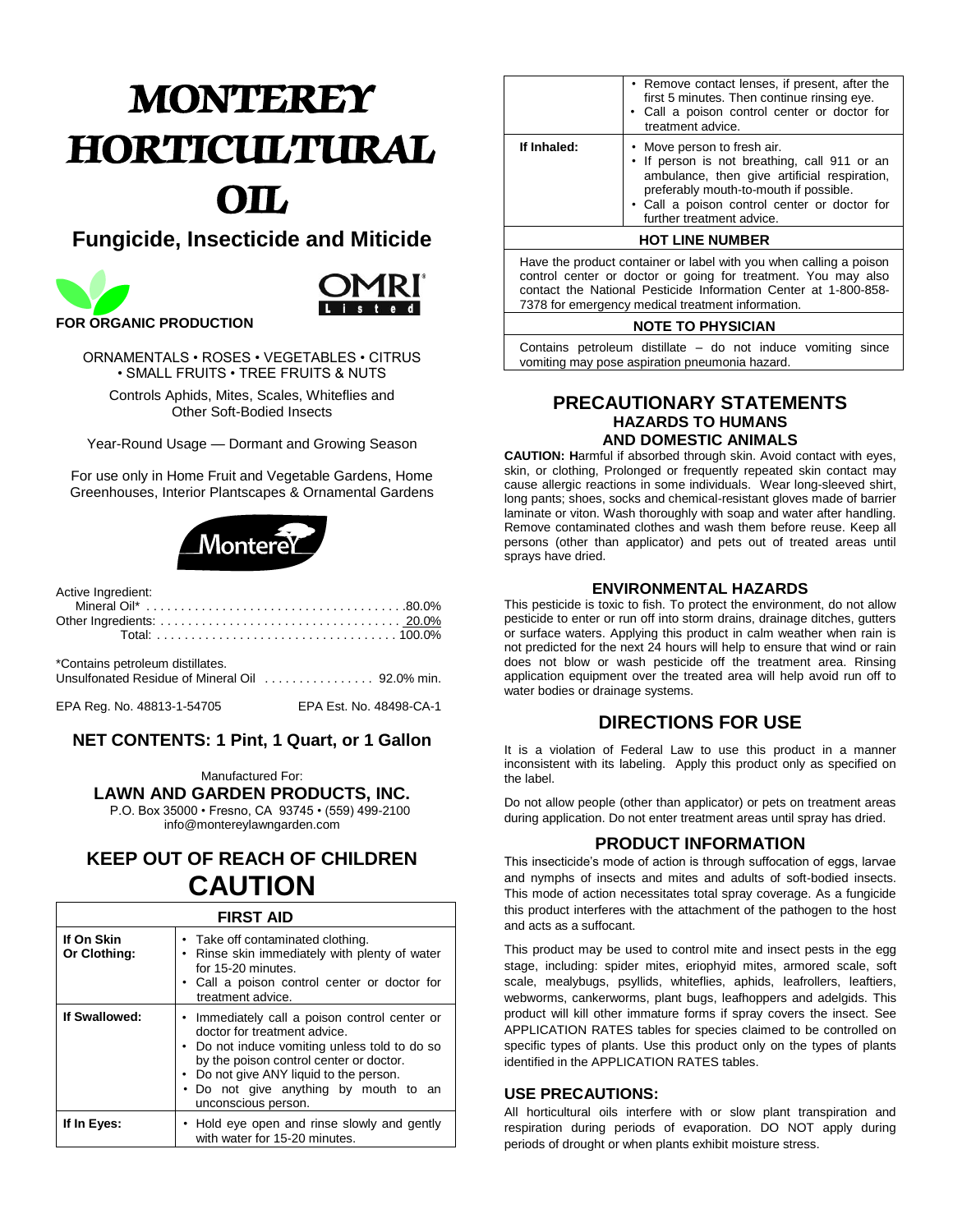#### **TIMING THE TREATMENT:**

You must determine the precise timing to fit local growth and climatic conditions. This product can be applied up to day of harvest.

#### **MIXING DIRECTIONS:**

This product mixes readily with water. A pump up sprayer or trigger sprayer may be used. If this product comes packaged in a ready-tospray container, see the "Ready-To-Spray Container Directions" below. CAUTION: The ready-to-use sprayer is for outdoor uses only.

**Pump–up or Trigger Sprayer Mixing Directions**: Fill the sprayer half full with water, add the appropriate rate of this product and continue filling the sprayer. Spray formulation should be mixed well and often.

#### **How To Use The Ready-To-Spray System**

#### **CONNECT**

- 1. Shake well before using.
- 2. Connect sprayer to hose.
- 3. Turn on water.

#### **SPRAY**

- 1. Before spraying, point nozzle in the direction you want to spray.
- 2. Bend small plastic tab back and turn knob clockwise to ON position.
- 3. Begin spraying.

#### **FINISH**

- 1. To stop spraying, turn knob counter clockwise to OFF position.
- 2. Turn off water.
- 3. Relieve water pressure by bending plastic tab back and turning knob to ON position until water slows to a drip. Then turn knob back to OFF position.
- 4. Disconnect sprayer from hose.

## **APPLICATION INSTRUCTIONS**

Use enough spray solution to completely penetrate the leaf canopy and cover both top and bottom of all of the leaves until wet without significant runoff. Most mature standard trees will require 3 to 4 gallons of spray solution per tree although citrus trees may require 8 to 15 gallons of spray solution per tree. Fruits, vegetables, and ornamentals generally require 1 to 2 gallons of spray solution per 1,000 sq. ft.

#### **APPLICATION RATES**

#### **SHADE TREES, SHRUBS, ORNAMENTALS, FLOWER AND FOLIAGE PLANTS**

| <b>USE SITES</b>                                                                              | <b>PEST</b>                                                                                                                                                              | <b>APPLICATION</b><br><b>RATE</b>                 | <b>TIME OF</b><br><b>APPLICATION</b> |
|-----------------------------------------------------------------------------------------------|--------------------------------------------------------------------------------------------------------------------------------------------------------------------------|---------------------------------------------------|--------------------------------------|
| Conifers<br>Flower, Foliage<br>and Bedding<br>Plants<br>Ornamentals*<br>Shade Trees<br>Shrubs | Aphids<br><b>Black Spot</b><br><b>Leaf Miners</b><br><b>Mites</b><br><b>Plant Bugs</b><br>Powdery<br>Mildew<br>Psyllids<br>Rust<br>Sawfly<br><b>Scales</b><br>Whiteflies | $2.5 - 5.0$<br>Tablespoons per<br>Gallon of Water | As Needed                            |

**\*ORNAMENTAL PLANTS —** Oil might remove the glaucous (blue) bloom from such evergreens as Colorado Blue Spruce and Koster Spruce. Use with caution and reduced dosage for summer application on Japanese Red Maple, Amur Maple and Black Walnut. Use with caution and reduced dosage for dormant application on Sugar Maple and Redbud.

#### **HOME GREENHOUSE ORNAMENTALS**

| <b>USE SITES</b>                                                                                                                                                   | <b>PEST</b>                                                                                                                                                   | <b>APPLICATION RATE</b><br><b>Tbsp. of MONTEREY</b><br><b>HORTICULTURAL</b><br>OIL Per 1 Gallon<br>of Water | <b>TIME OF</b><br><b>APPLICATION</b> |
|--------------------------------------------------------------------------------------------------------------------------------------------------------------------|---------------------------------------------------------------------------------------------------------------------------------------------------------------|-------------------------------------------------------------------------------------------------------------|--------------------------------------|
| Azalea<br>Camellia<br>Carnation<br>Fuchsia<br>Gladiola<br><b>Hibiscus</b><br><b>Iris</b><br>Lily<br>Mums<br>Orchids<br>Poinsettia<br>Rhododendron<br>Rose<br>Vines | Aphids<br><b>Fungus Gnat</b><br><b>Leaf Miners</b><br><b>Mealy Bugs</b><br><b>Mites</b><br>Powdery<br>Mildew<br>Rust<br><b>Scales</b><br>Thrips<br>Whiteflies | $2.5 - 5.0$                                                                                                 | As Needed                            |

#### **VEGETABLES (GARDEN AND HOME GREENHOUSE)**

| <b>CROP</b>                                                                                                     | <b>PEST</b>                                                                                                         | <b>APPLICATION RATE</b><br><b>Tbsp. of MONTEREY</b><br><b>HORTICULTURAL OIL</b><br>Per 1 Gallon<br>of Water | <b>TIME OF</b><br><b>APPLICATION</b> |
|-----------------------------------------------------------------------------------------------------------------|---------------------------------------------------------------------------------------------------------------------|-------------------------------------------------------------------------------------------------------------|--------------------------------------|
| Asparagus<br>Bean<br>Cucumber<br>Eggplant<br>Melon<br>Peanut<br>Pepper<br>Pumpkin<br>Radish<br>Squash<br>Tomato | Aphids<br>Beetle larvae<br>Leafhoppers<br><b>Leaf Miners</b><br><b>Mites</b><br>Thrips<br>Whiteflies                | $2.5 - 5.0$                                                                                                 | As Needed                            |
| Cabbage<br>Cauliflower<br>Celery<br>Cole Crops<br>Lettuce<br>Onion                                              | Aphids<br>Leafhoppers<br><b>Leaf Miners</b><br>Loopers<br><b>Mites</b><br>Plant Bugs<br><b>Thrips</b><br>Whiteflies | $2.5 - 5.0$                                                                                                 | As Needed                            |
| Corn (Sweet)<br>Popcorn                                                                                         | Aphids<br>Leaf Miners<br><b>Mites</b><br>Whiteflies                                                                 | $2.5 - 5.0$                                                                                                 | As Needed                            |
| Potato<br>Sweet Potato                                                                                          | Aphids<br><b>Leaf Miners</b><br><b>Mites</b><br>Whiteflies                                                          | $2.5 - 5.0$                                                                                                 | As Needed                            |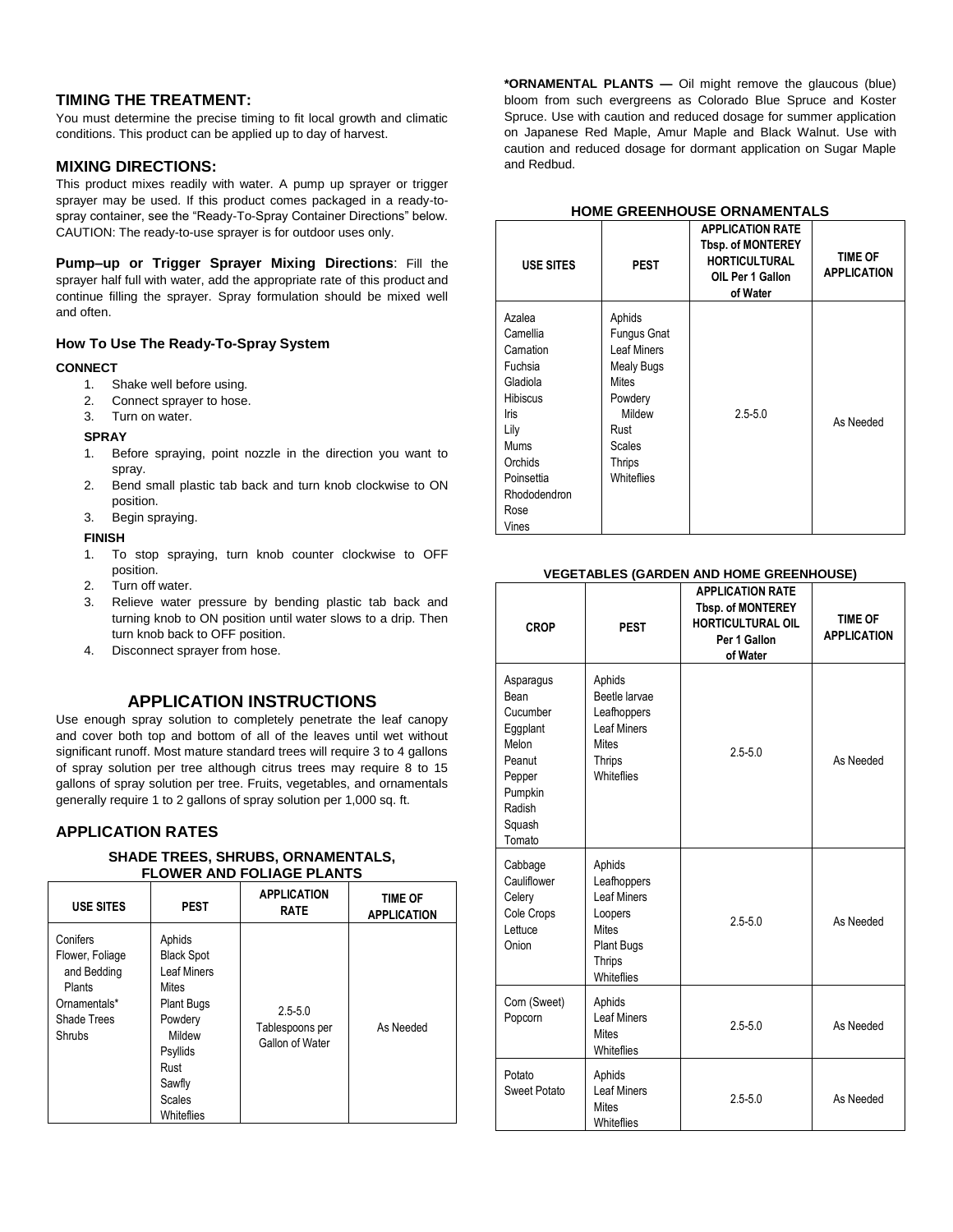| <b>TREE FRUITS &amp; NUTS</b>                                |                                                                                                                                                                                      |                                                                                                             |                                      |
|--------------------------------------------------------------|--------------------------------------------------------------------------------------------------------------------------------------------------------------------------------------|-------------------------------------------------------------------------------------------------------------|--------------------------------------|
| <b>CROP</b>                                                  | <b>PEST</b>                                                                                                                                                                          | <b>APPLICATION RATE</b><br><b>Tbsp. of MONTEREY</b><br><b>HORTICULTURAL</b><br>OIL Per 1 Gallon<br>of Water | <b>TIME OF</b><br><b>APPLICATION</b> |
| Almond<br>Apricot<br>Cherry<br>Plum<br>Prune                 | Aphids<br>Fruit Tree Leaf Roller<br><b>Mites</b><br><b>Scales</b><br>Whiteflies                                                                                                      | $2.5 - 5.0$                                                                                                 | As Needed                            |
| Apple<br>(all varieties)                                     | Aphids<br>Bugs (including<br>Apple Red Bug)<br>Fruit Tree Leaf Roller<br>Mites (including<br>European<br>Red Mite)<br>Powdery Mildew<br>Scales (Hard, Soft,<br>Scurfy)<br>Whiteflies | $2.5 - 5.0$                                                                                                 | As Needed                            |
| Avocado<br>Bananas<br>Cocoa<br>Coffee<br>Macadamia<br>Papaya | <b>Bugs</b><br>Leafhoppers<br><b>Scales</b><br>Sigatoka<br>Leafroller<br><b>Thrips</b>                                                                                               | $2.5 - 5.0$                                                                                                 | As Needed                            |
| Citrus <sup>*</sup>                                          | Blackfly<br>Greasy Spot<br><b>Mites</b><br>Scales (Glover,<br>Chaff, Purple,<br>Yellow, Red,<br>Snow, Brown and<br>California)<br>Sooty Mold<br>Whiteflies                           | $2.5 - 5.0$                                                                                                 | As Needed                            |
| <b>Nectarines</b><br>Peach<br>Pecan                          | Aphids<br><b>Fruit Tree Leaf Roller</b><br>Mites<br><b>Scales</b><br>Whiteflies                                                                                                      | $2.5 - 5.0$                                                                                                 | As Needed                            |
| Pear<br>(all varieties)                                      | Aphids<br>Fruit Tree Leaf Roller<br>Mites (including Pear<br>Leaf Blister Mite)<br>Pear Psylla<br>Powdery Mildew<br>Scales<br>Whiteflies                                             | $2.5 - 5.0$                                                                                                 | As Needed                            |
| Pineapple                                                    | Aphids<br>Mealybugs<br><b>Mites</b><br>Scales                                                                                                                                        | $2.5 - 5.0$                                                                                                 | As Needed                            |
| Fig<br>Kiwi<br>Olive<br>Pistachio<br>Walnut **               | Aphids<br><b>Mites</b><br><b>Scales</b>                                                                                                                                              | $2.5 - 5.0$                                                                                                 | As Needed                            |

\* Citrus — Oils applied after October may increase cold damage to trees; applied in August and September may affect solids content, retard color.

\*\* Walnut — Apply late spring to mid-summer only. Do not apply after husk split.

| <b>CROP</b>                                                                                                                                                           | <b>PEST</b>                                                                                                                 | <b>APPLICATION RATE</b><br><b>Tbsp. of MONTEREY</b><br><b>HORTICULTURAL</b><br>OIL Per 1 Gallon<br>of Water | <b>TIME OF</b><br><b>APPLICATION</b> |
|-----------------------------------------------------------------------------------------------------------------------------------------------------------------------|-----------------------------------------------------------------------------------------------------------------------------|-------------------------------------------------------------------------------------------------------------|--------------------------------------|
| <b>Bushberries</b><br>(Blueberry,<br>Currant.<br>Elderberry,<br>Gooseberry,<br>Huckleberry)<br>Caneberries<br>(Blackberry,<br>Loganberry,<br>Raspberry)<br>Strawberry | Aphids<br>Mites<br>Powdery Mildew<br>Rust<br>Sawfly<br><b>Scales</b><br>Whiteflies                                          | $2.5 - 5.0$                                                                                                 | As Needed                            |
| Grape                                                                                                                                                                 | <b>Botrytis</b><br>Leafhoppers<br>Leaf Miners<br>Mealybugs<br><b>Mites</b><br>Powdery Mildew<br><b>Scales</b><br>Whiteflies | $25 - 50$                                                                                                   | As Needed                            |

#### **SMALL FRUITS**

## **STORAGE AND DISPOSAL**

Do not contaminate water, food, or feed by storage or disposal.

**PESTICIDE STORAGE:** Store in a secure locked area away from pets and out of the reach of children. Store only in original container and place in a locked storage area.

**CONTAINER/PESTICIDE DISPOSAL: If Empty:** Nonrefillable container. Do not reuse or refill this container. Place in trash or offer for recycling if available. **If Partly Filled: C**all your local solid waste agency for disposal instructions. Never place unused product down any indoor or outdoor drain.

## **IMPORTANT: READ BEFORE USE**

Read the entire Directions for Use, Conditions, Disclaimer of Warranties and Limitations of Liability before using this product. If terms are not acceptable, return the unopened product container at once.

By using this product, user or buyer accepts the following Conditions, Disclaimer of Warranties and Limitations of Liability.

**CONDITIONS:** The Directions for Use of this product are believed to be adequate and must be followed carefully. However, it is impossible to eliminate all risks associated with the use of the product. Crop injury, ineffectiveness or other unintended consequences may result because of such factors as weather conditions, presence of other materials, or the manner of use of application, all of which are beyond the control of Lawn and Garden Products, Inc. To the extent permitted by applicable law, all such risks shall be assumed by the user or buyer.